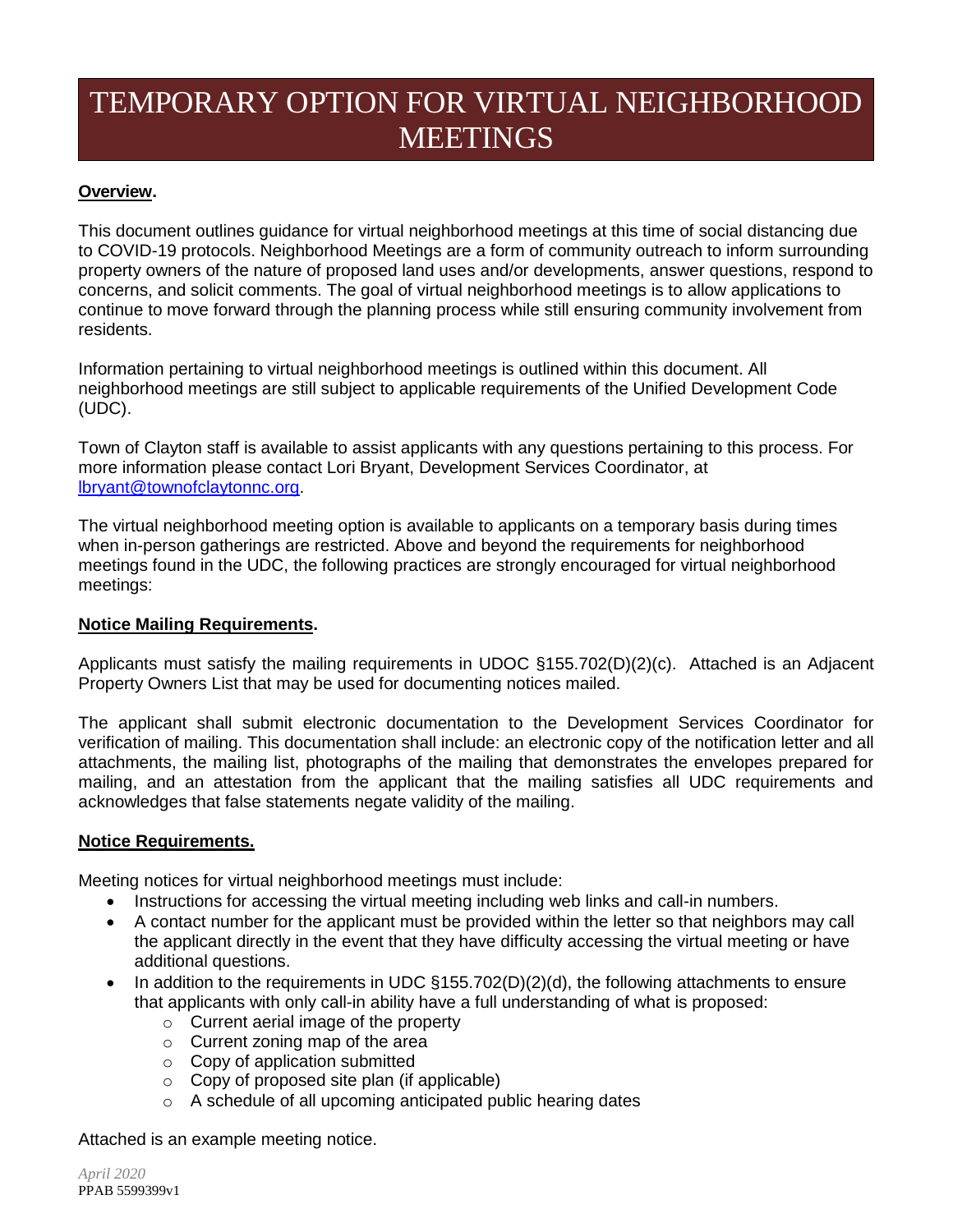### **Virtual Meeting Format.**

- 1. Meetings must be held via interactive online video conferencing. The applicant may utilize any platform including, but not limited to, Microsoft Teams, Zoom, GoTo Meetings, WebEx, etc.
- 2. The platform utilized must support two-way communication to allow neighbors to ask questions and participate in the meeting.
- 3. Call-in numbers must be provided to allow residents without internet access the ability to participate in the meeting.
- 4. The meeting must be conducted for a minimum of two (2) hours. This is to allow extra time for residents who may experience technical problems while attempting to join the meeting.

### **Meeting Date.**

The Town of Clayton recommends holding the virtual neighborhood meeting at least ten (10) days prior to the date of the first public meeting. The neighborhood meeting must be held prior to applications proceeding to Planning Board or Town Council.

### **Meeting Time & Location.**

The virtual meeting must be held no earlier than 6:00 pm Monday through Friday. The meeting shall not begin after 7:00 pm. The meeting shall be held for a minimum of two (2) hours.

#### **Information provided to Planning Department.**

Applicants must alert the Planning Department once the Virtual Neighborhood Meeting is scheduled. One copy of the neighborhood meeting letter and attachments must be sent to the Planning Department to be kept with the project file. Planning Staff may attend the virtual meeting.

Within five (5) business days after the virtual neighborhood meeting, the applicant must electronically submit the following to the Planning Department:

 $\Box$ 

Adjacent Property Owners List; proof of mailing shall be provided to the Development Services Coordinator as outlined above under the section "Notice Mailing Requirements"



- Attendance Roster (aka "sign-in sheet")
- Neighborhood Meeting Summary Form with minutes (see enclosed example)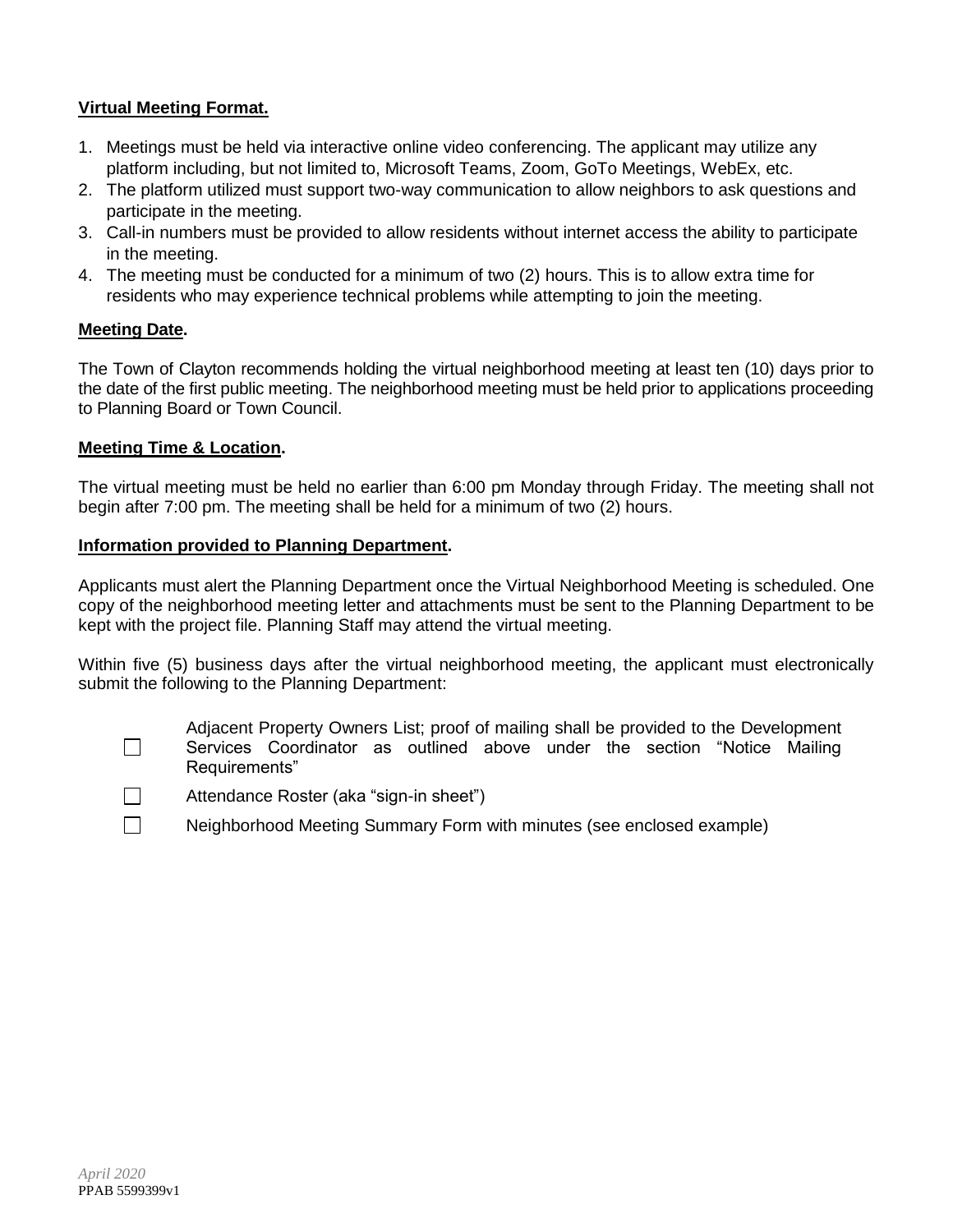## SAMPLE TEMPORARY VIRTUAL NEIGHBORHOOD MEETING LETTER (PLACE ON AGENT'S OR OWNER'S LETTERHEAD; INSERT APPLICANT SPECIFIC INFORMATION; INSERT HIGHLIGHTED INFORMATION)

### <Mailing Date>

Dear Clayton Area Property Owner:

The purpose of this letter is to notify you of an application filed with the Town of Clayton for a land use change or development proposal involving property adjacent to, or in close proximity to, property shown in your ownership by Johnston County tax records. Per Town of Clayton regulations, a Neighborhood Meeting must be held to provide information to area residents about the proposal. Due to current social distancing resulting from COVID-19, the Town of Clayton has authorized temporary use of Virtual Neighborhood Meetings. This letter includes instructions on how to access the virtual neighborhood meeting for this application. A representative of the applicant will coordinate this meeting and explain the application, answer questions, and solicit comments.

| <b>Meeting Date:</b>                                     | Meeting Time:                                                              |
|----------------------------------------------------------|----------------------------------------------------------------------------|
| Virtual Meeting<br>Instructions:                         |                                                                            |
|                                                          |                                                                            |
| Type of Application:                                     |                                                                            |
| Parcel identification number:                            |                                                                            |
| Project/proposal property address:                       |                                                                            |
| Description of project/proposal<br>and action requested: |                                                                            |
|                                                          |                                                                            |
|                                                          | (Where a rezoning is proposed, include the current and proposed districts) |

Upcoming public meetings for this application (Planning Board and/or Town Council):

The following is enclosed with this letter and will be discussed during the virtual Neighborhood Meeting:

1. Aerial Image of Property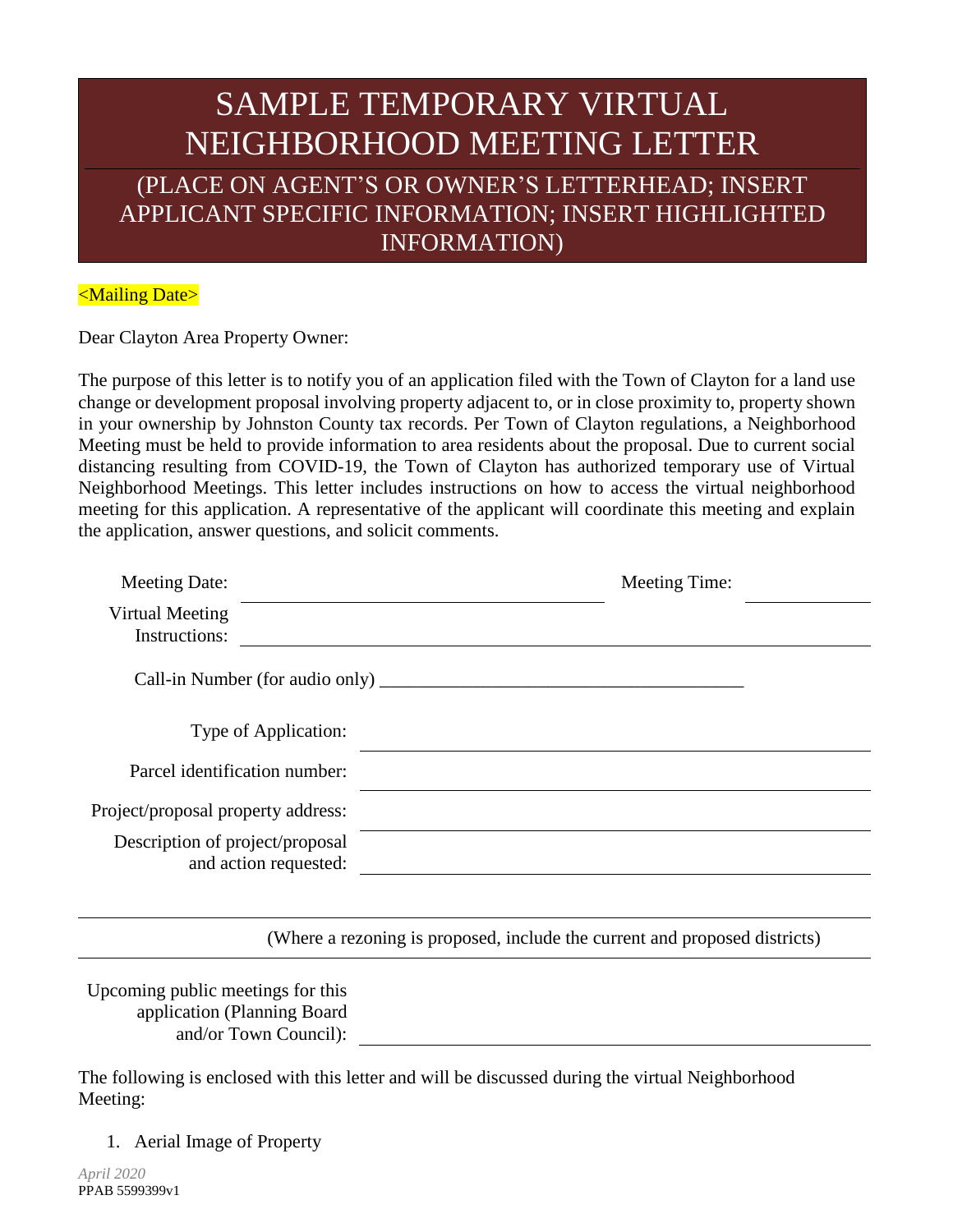- 2. Current Zoning Map of Property
- 3. Copy of Application
- 4. Anticipated Public Meeting dates
- 5. Proposed Site Plan (if applicable)

If you have any questions prior to or after this meeting, you may contact us at *<Insert phone number of*  **applicant>**. You may also contact the Planning Department at 919-553-5002.

Sincerely,

<Applicant Signature>

Cc: Town of Clayton Planning Department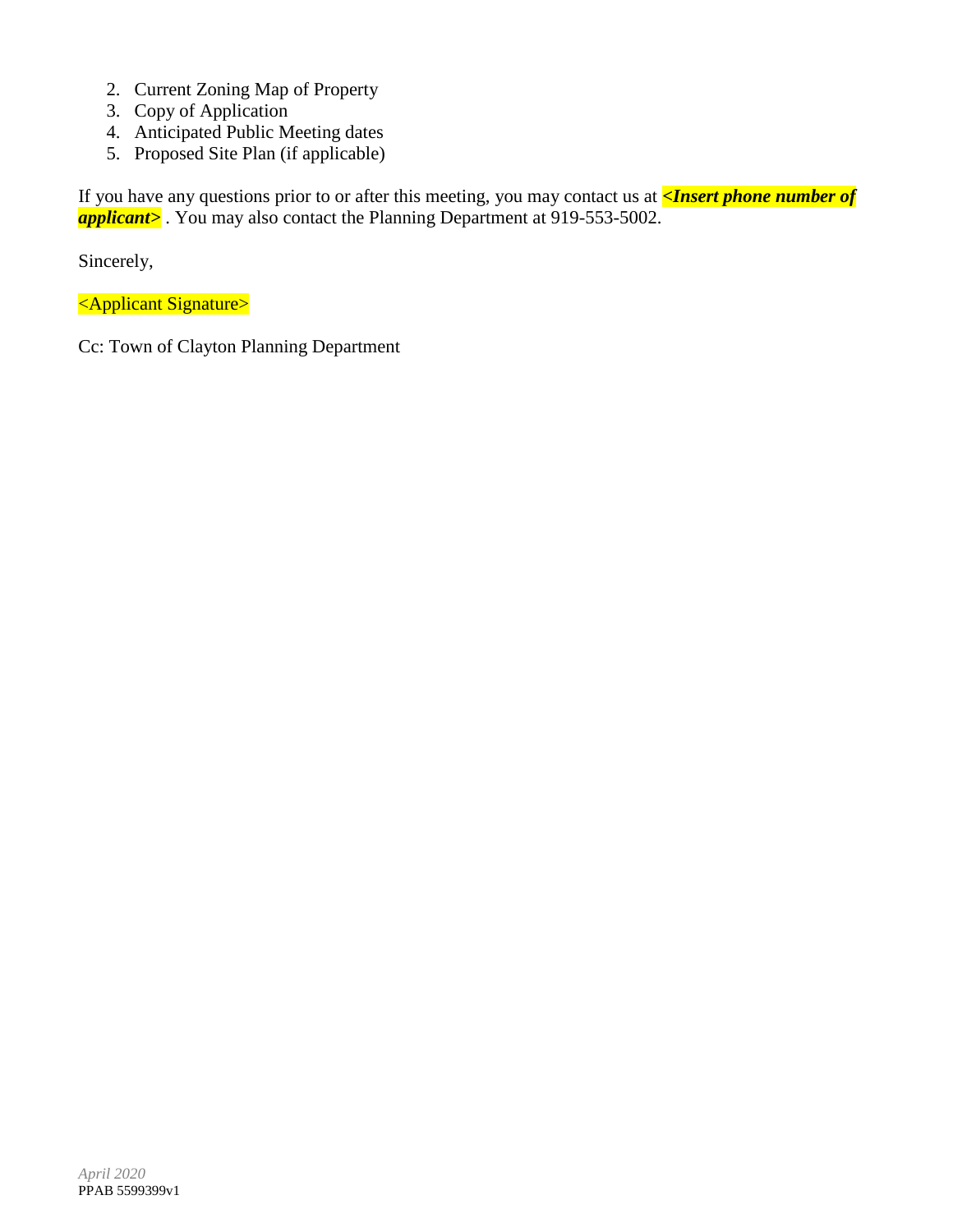### ADJACENT PROPERTY OWNERS LIST

#### **Project Name: \_**\_\_\_\_\_\_\_\_\_\_\_\_\_\_\_\_\_\_\_\_\_\_\_\_\_\_\_\_\_\_\_\_\_\_\_\_\_\_\_\_\_\_\_\_\_\_\_\_\_\_\_\_\_\_\_\_\_\_\_\_\_\_\_\_\_\_\_\_\_\_

*The following are all the persons, firms, or corporations owning property within 100 feet and immediately adjacent to the property (including across street rights of way) subject to this request. Where the subject property immediately adjoins a public or private right-of-way, landscape or riparian buffer, commonly-owned private area, public property, or homeowners' association property, then letters of notification shall be sent to adjoining property owners as if they directly abut the subject property. Please use a separate sheet if necessary*

*It isthe responsibility of the applicant to correctly identify the current owner, based upon records in the Johnston County GIS Office, for all property owners of land within the required public notice radius.*

| <b>PARCEL NUMBER</b> | <b>NAME</b> | <b>ADDRESS</b> |
|----------------------|-------------|----------------|
|                      |             |                |
|                      |             |                |
|                      |             |                |
|                      |             |                |
|                      |             |                |
|                      |             |                |
|                      |             |                |
|                      |             |                |
|                      |             |                |
|                      |             |                |
|                      |             |                |
|                      |             |                |
|                      |             |                |
|                      |             |                |
|                      |             |                |
|                      |             |                |
|                      |             |                |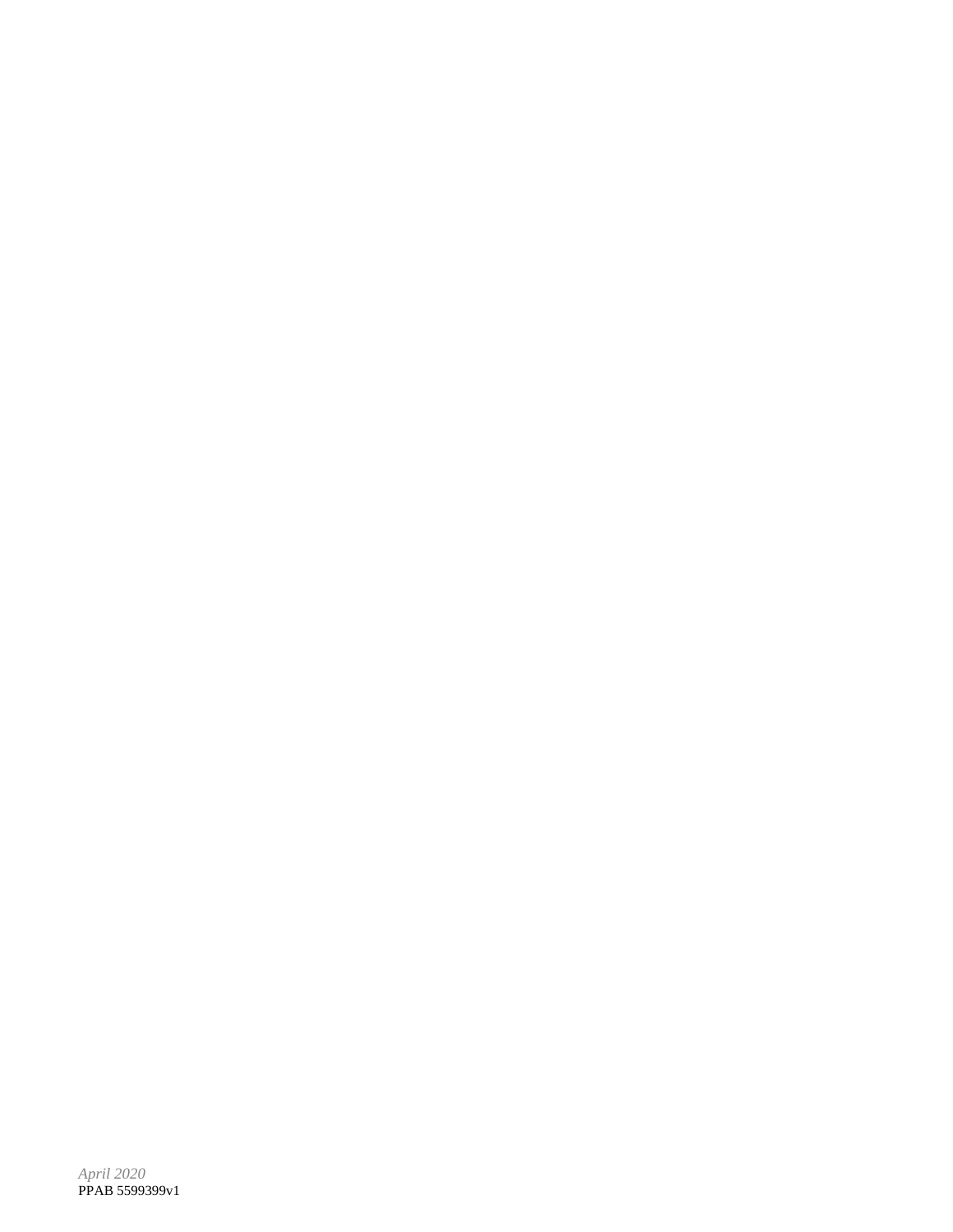## TEMPORARY VIRTUAL NEIGHBORHOOD MEETING ATTENDANCE ROSTER

**Project:** \_\_\_\_\_\_\_\_\_\_\_\_\_\_\_\_\_\_\_\_\_\_\_\_\_\_\_\_\_\_\_\_\_\_\_\_\_\_\_\_\_\_\_\_\_\_\_\_\_\_\_\_\_\_\_\_\_\_\_\_\_\_\_\_\_\_\_\_\_\_\_\_\_\_

**Application:** \_\_\_\_\_\_\_\_\_\_\_\_\_\_\_\_\_\_\_\_\_\_\_\_\_\_\_\_\_\_\_\_\_\_\_\_\_\_\_\_\_\_\_\_\_\_\_\_\_\_\_\_\_\_\_\_\_\_\_\_\_\_\_\_\_\_\_\_\_\_

### **Meeting Platform/Date:** \_\_\_\_\_\_\_\_\_\_\_\_\_\_\_\_\_\_\_\_\_\_\_\_\_\_\_\_\_\_\_\_\_\_\_\_\_\_\_\_\_\_\_\_\_\_\_\_\_\_\_\_\_\_\_\_\_\_\_\_\_

|                         | <b>NAME</b> | <b>ADDRESS</b> |
|-------------------------|-------------|----------------|
| $\mathbf 1$             |             |                |
| $\overline{\mathbf{2}}$ |             |                |
| $\overline{\mathbf{3}}$ |             |                |
| $\overline{\mathbf{4}}$ |             |                |
| $\sqrt{5}$              |             |                |
| $\boldsymbol{6}$        |             |                |
| $\boldsymbol{7}$        |             |                |
| $\bf 8$                 |             |                |
| $\boldsymbol{9}$        |             |                |
| ${\bf 10}$              |             |                |
| ${\bf 11}$              |             |                |
| $\bf 12$                |             |                |
| 13                      |             |                |
| 14                      |             |                |
| $15\,$                  |             |                |
| ${\bf 16}$              |             |                |
| $\bf 17$                |             |                |
| ${\bf 18}$              |             |                |
| 19                      |             |                |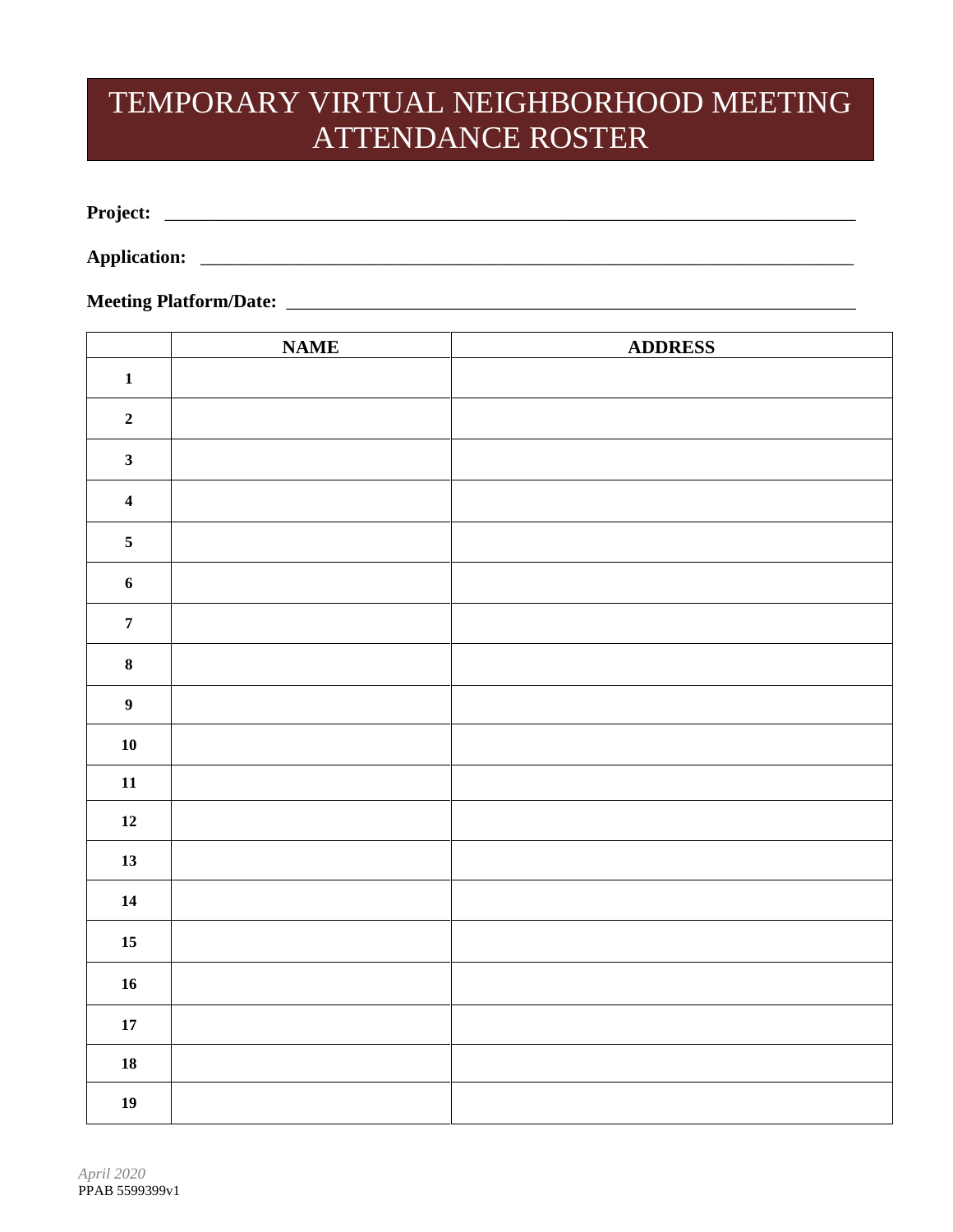| <b>20</b> |  |  |
|-----------|--|--|
|           |  |  |